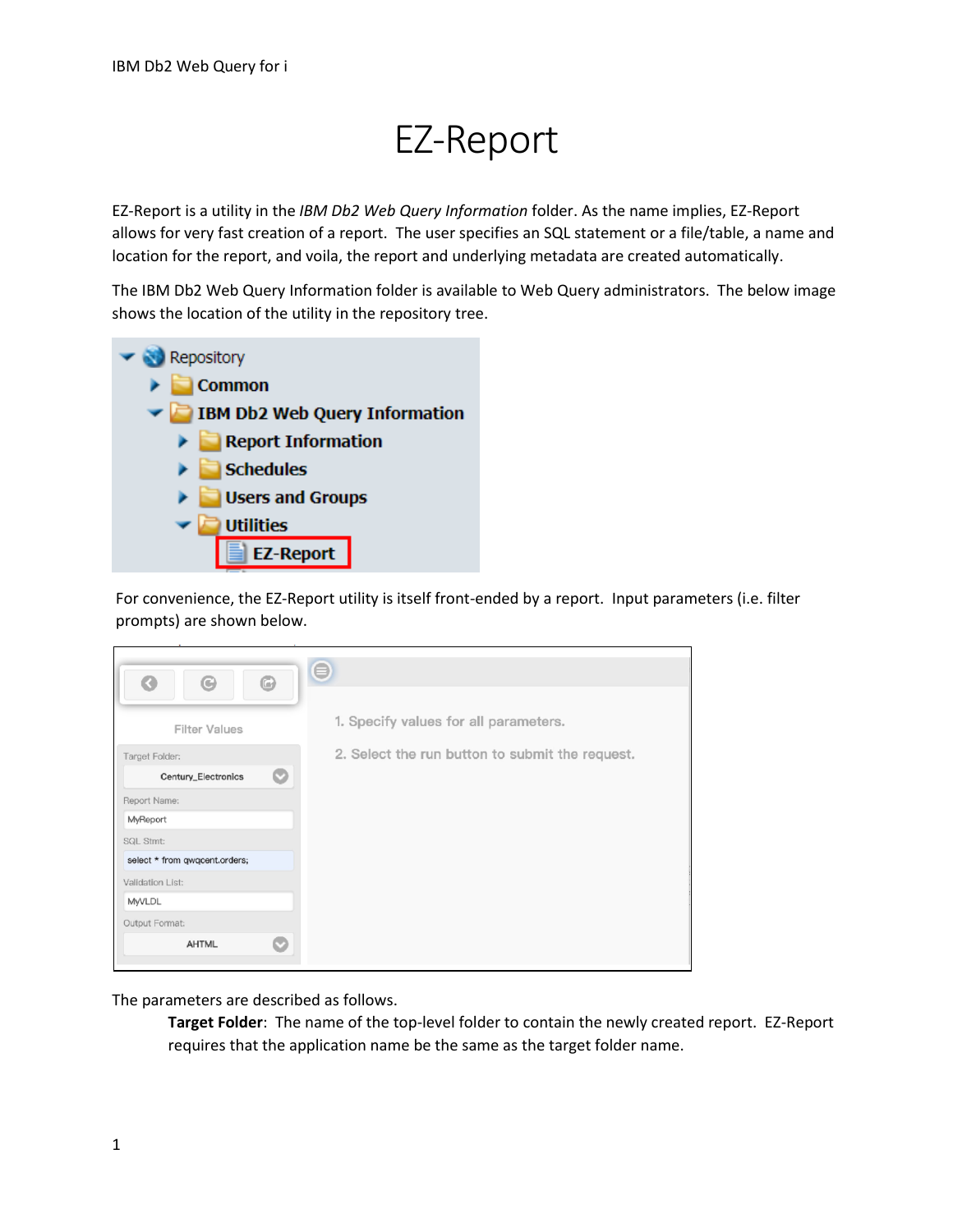**Report Name:** The name for the newly created report. It can be up to 256 characters, with no spaces.

**SQL Statement:** This can be one of the following:

• **An SQL statement** whose result set will be used to create metadata and populate the report.

Example: select \* from qwqcent.orders;

• **A qualified table name**. EZ-Report will detect that a file name is specified (vs. an SQL statement) and will create the metadata and report over all the fields of the file (as though a

select \* from <schema.table> was requested). Example: QWQCENT.ORDERS

**Validation List:** The name of a validation list created with the Create Web Query Password (CRTWQPWD) command that specifies the credentials to use when writing the report to the repository.

**Output format:** The default is AHTML. The user can optionally select another output format from the pulldown.

EZ-Report provides a jump-start to those who are getting started with the Web Query product or are working a proof of concept evaluation. It removes the complexity of first having to create the metadata, by automatically generating metadata for the SQL statement. It quickly gives users a report over *their own* data.

If wanted, users can "take it from here" and easily customize the report. For example, they can add subtotals, create additional filters, add traffic lighting, or add drill downs. They can imbed the report into documents or executive dashboards. With Db2 Web Query Scheduler or Standard Edition, they can schedule the report to be run in batch mode and distributed out via email, FTP, or pushed to a network drive. They can reuse the metadata for other reports or share it in the server path of other application folders.

It's noteworthy that Developer Workbench also provides an **SQL Report** function. Like EZ-Report, it builds a report over an SQL statement. EZ-Report over time is expected to be the more practical way to create a fast report over an SQL statement for several reasons, including that EZ-Report also creates a synonym that can be enhanced and used elsewhere, and that it does not require a license of Developer Workbench.

Below is a benefit comparison chart that explains the differences between an EZ-Report and an SQL Report.

|  | <b>EZ-Report</b> | Developer Workbench -SQL Report |
|--|------------------|---------------------------------|
|  |                  |                                 |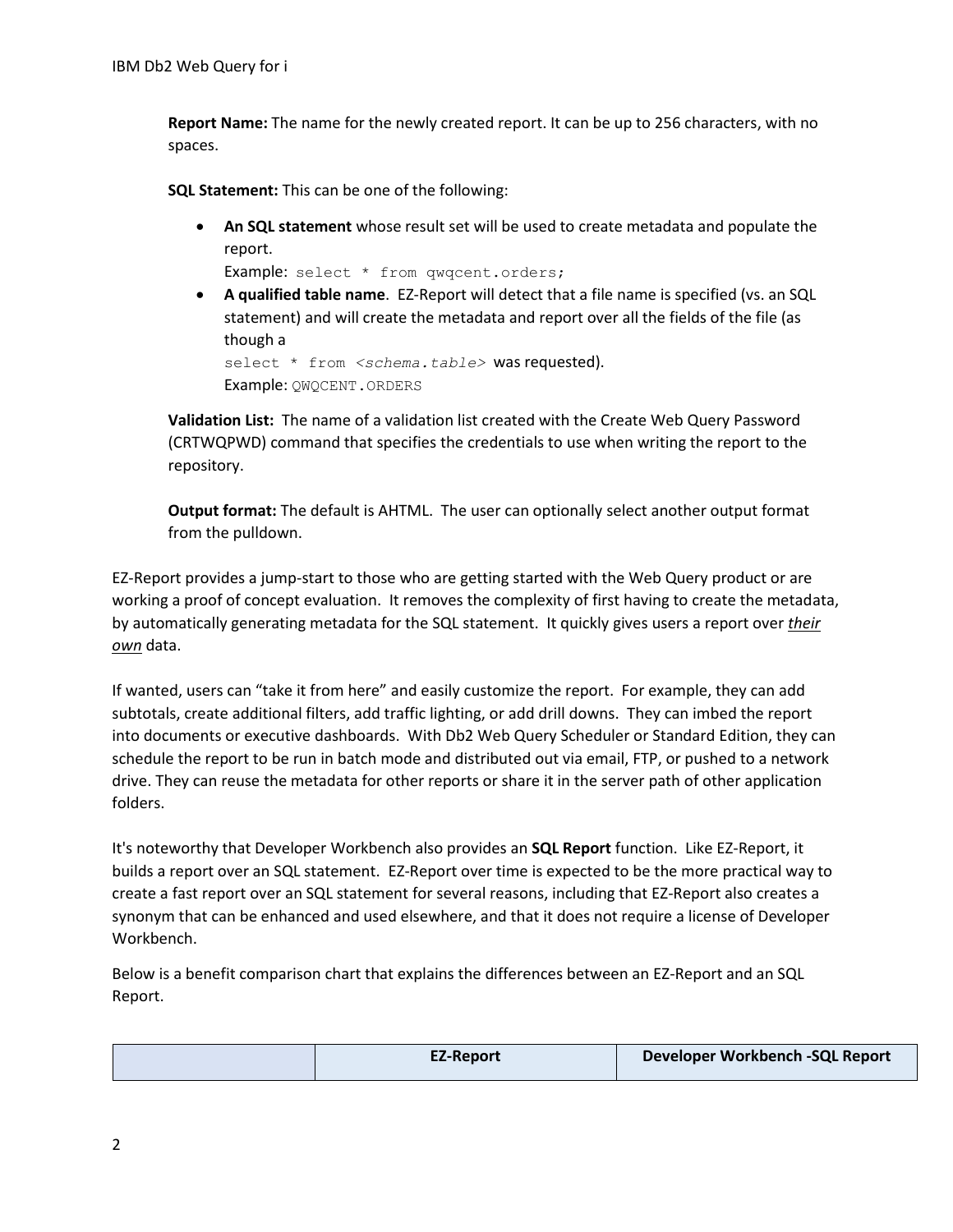| Who can use it           | Available to Web Query administrators                                        | Available to licensed Developer<br>Workbench users               |
|--------------------------|------------------------------------------------------------------------------|------------------------------------------------------------------|
| How to access it         | Available on the BI portal                                                   | Available on the Developer Workbench<br>(Windows) client.        |
| <b>Metadata creation</b> | Builds metadata over the SQL statement<br>that can be used in other reports. | No metadata. The SQL is hardcoded in<br>the report (fex) source. |
| InfoAssist+              | The report will open in IA.                                                  | The report does not open in IA.                                  |

EZ-Report first creates the report source, also called the fex. It is written in proper Web Query language syntax. It then uses Web Query REST web services to place the fex into the repository and to publish the report.

A sign-on and server connection occurs through the REST interface and requires licensed user credentials. The credentials are specified via a validation list. A sign-on occurs each time an EZ-Report is created. The **credentials in the validation list** are used to sign in to the REST services, write the report to the repository, and publish it. The **credentials of the user creating the EZ report** are used for authentication to the target folder and the underlying, reported-on data.

When creating the synonym, at least two files, the **.mas** and .**acx** files, and usually also a **.sql** file are created in the application directory. This provides the metadata layer.

Having the SQL right in the fex, as is true for SQL Reports, is limiting. Having synonyms provides infrastructure so users can build other reports around it. Users can change the SQL in an EZ-Report, since it's in its own file, provided the columns are the same: same number of columns, same column names, and same column attributes.

An example use of EZ-Report is to paste in a query that uses IBM i services which are a set of SQL interfaces into IBM i information previously only available through CL programs or proprietary APIs. Because the services are SQL based, they make in much easier for that information to be consumed by applications, such as Db2 Web Query. Administrators can copy a services SQL statement and paste into EZ Report. EZ-Report will accept a fairly complex SQL statement, for example, using Db2 OLAP SQL extensions (on a 7.2 or later system) which provide some very powerful data relationship result sets based on a simple SQL statement.

EZ report does have some restrictions, as noted below:

- The following special characters are not allowed in field names and will be replaced with an underscore in the metadata:  $-\sqrt{2}$ ; +\*%|&()<>"=")
- The SQL statement must be entered with SQL naming. The Web Query code does not handle system naming for the EZ-Report function.
- Db2 datatypes BINCHAR, BINARY and VARBINARY are not supported.
- 3-part naming for SQL is not supported. (3-part naming allows remote database access; EZ-Report only supports the \*LOCAL CLI connection.)